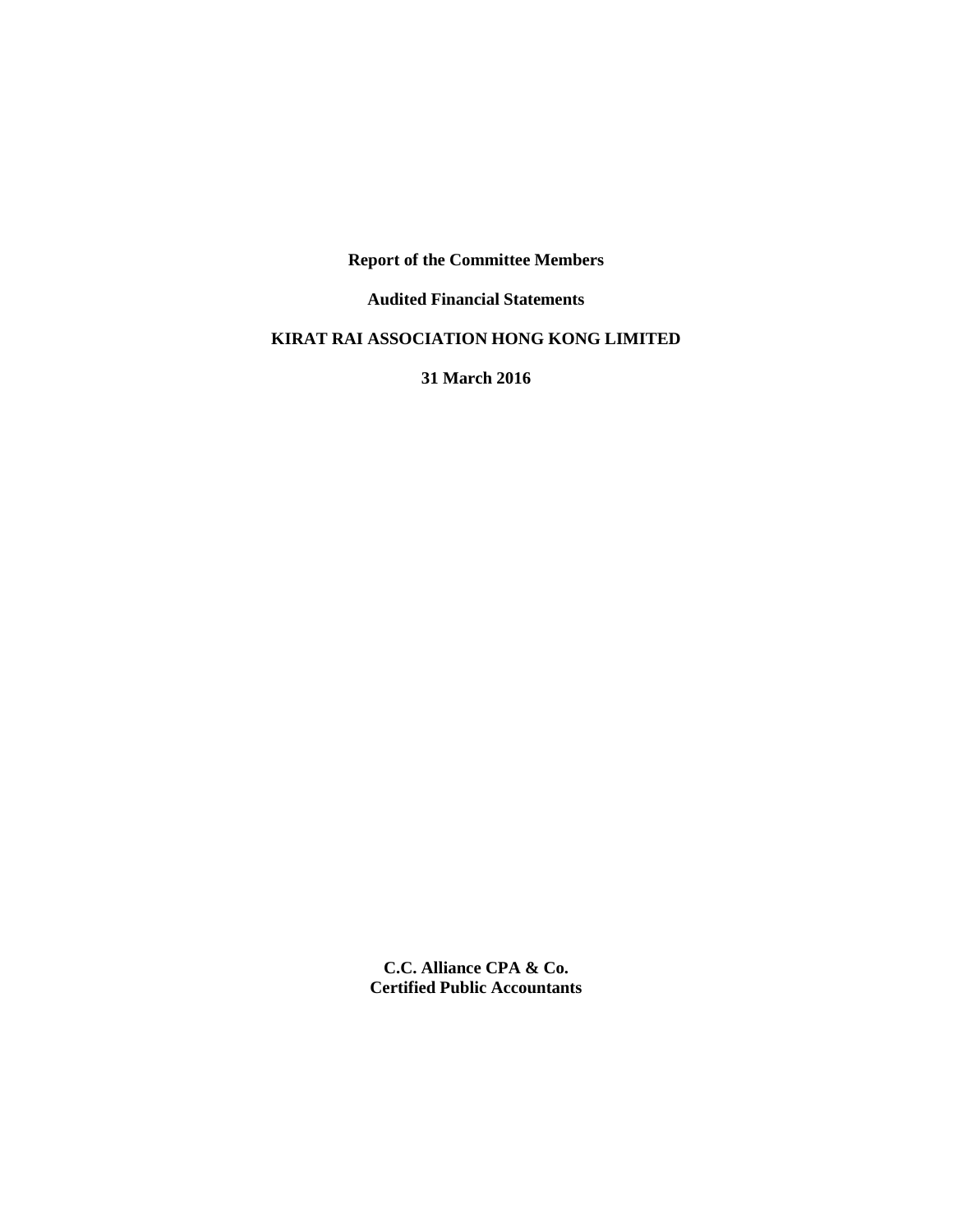# **CONTENTS**

|                                                                      | Pages          |
|----------------------------------------------------------------------|----------------|
| REPORT OF THE COMMITTEE MEMBERS                                      | 1              |
| <b>INDEPENDENT AUDITORS' REPORT</b>                                  | $\overline{2}$ |
| AUDITED FINANCIAL STATEMENTS                                         |                |
| Income and expenditure account                                       | 3              |
| Balance sheet                                                        | 4              |
| Statement of changes in funds                                        | 5              |
| Cash flow statement                                                  | 6              |
| Accounting policies and<br>explanatory notes to financial statements | 7-9            |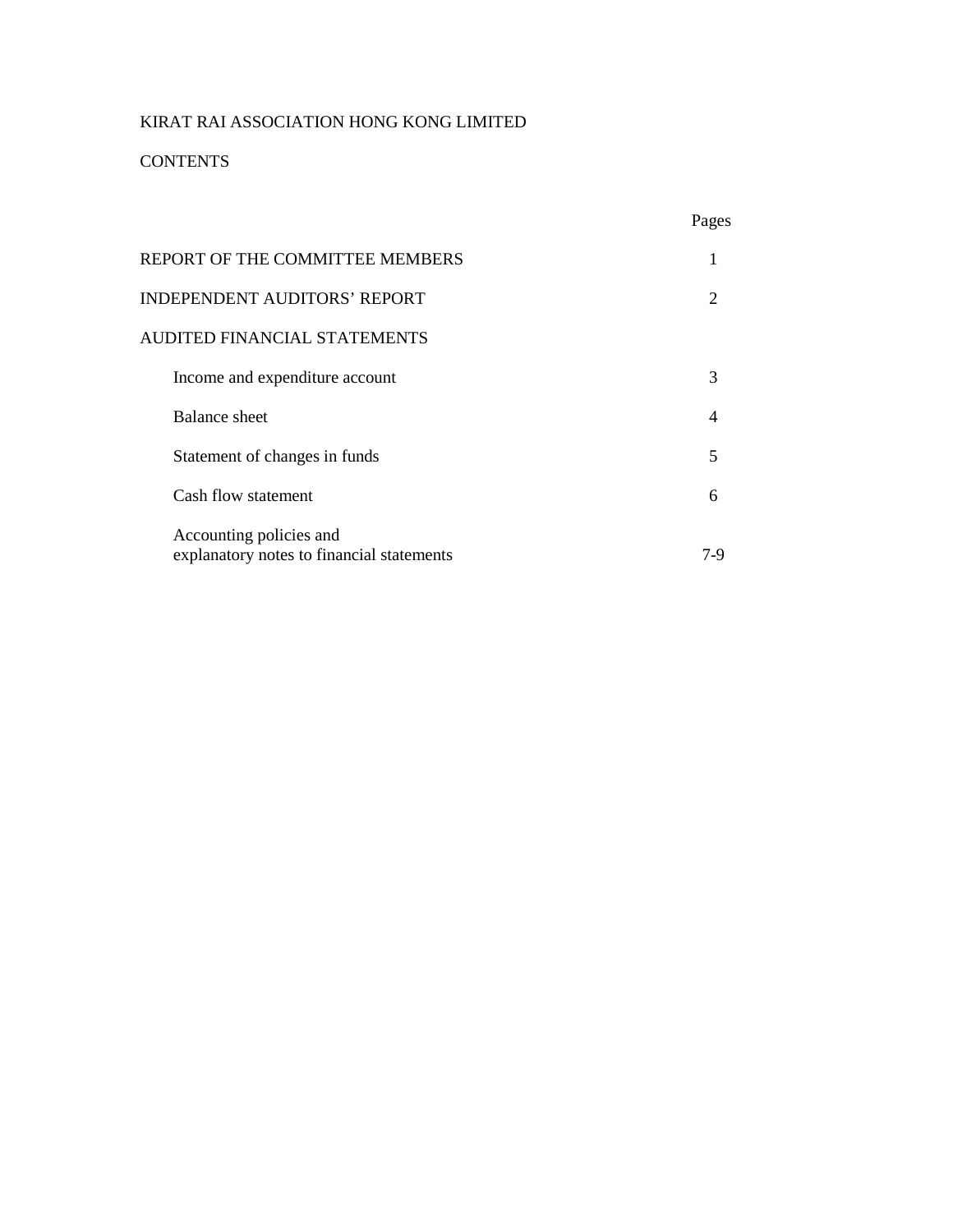### REPORT OF THE COMMITTEE MEMBERS

The Committee Members herein present their report and the audited financial statements of the KIRAT RAI ASSOCIATION HONG KONG LIMITED (the "Association") for the year ended 31 March 2016.

### Principal activities

The Association's principal activities are to maintain social integrity, acquire equality and justice, by protecting, preserving and promoting distinct social and cultural identity and linguistic diversity of Kirat Rai.

#### Results

The Association's surplus for the year ended 31 March 2016 and its state of affairs at that date are set out in the financial statements on page 3 to 9.

#### Property, Plant and Equipment

Details of movement in property, plant and equipment during the year are set out in note 5 in the financial statements.

Committee Members The Committee Members of the Association during the year and at the balance sheet date were:

Rai Bimal Rai Lalparsad Rai Shashi Madan Rai Pitambar Rai Kisan

There being no provision to the contrary in the Articles of Association for rotation, all committee members continue in office.

### Committee Members' interests in contracts

No contracts of significance to which the Association was a party in which a committee member of the Association had a material interest subsisted at the end of the year or at any time during the financial year.

### **Auditors**

The auditors, Messrs. CC Alliance CPA  $&$  Co., retire and, being eligible, offer themselves for reelection.

## ON BEHALF OF THE BOARD

CHAIRMAN, Hong Kong 6 October 2016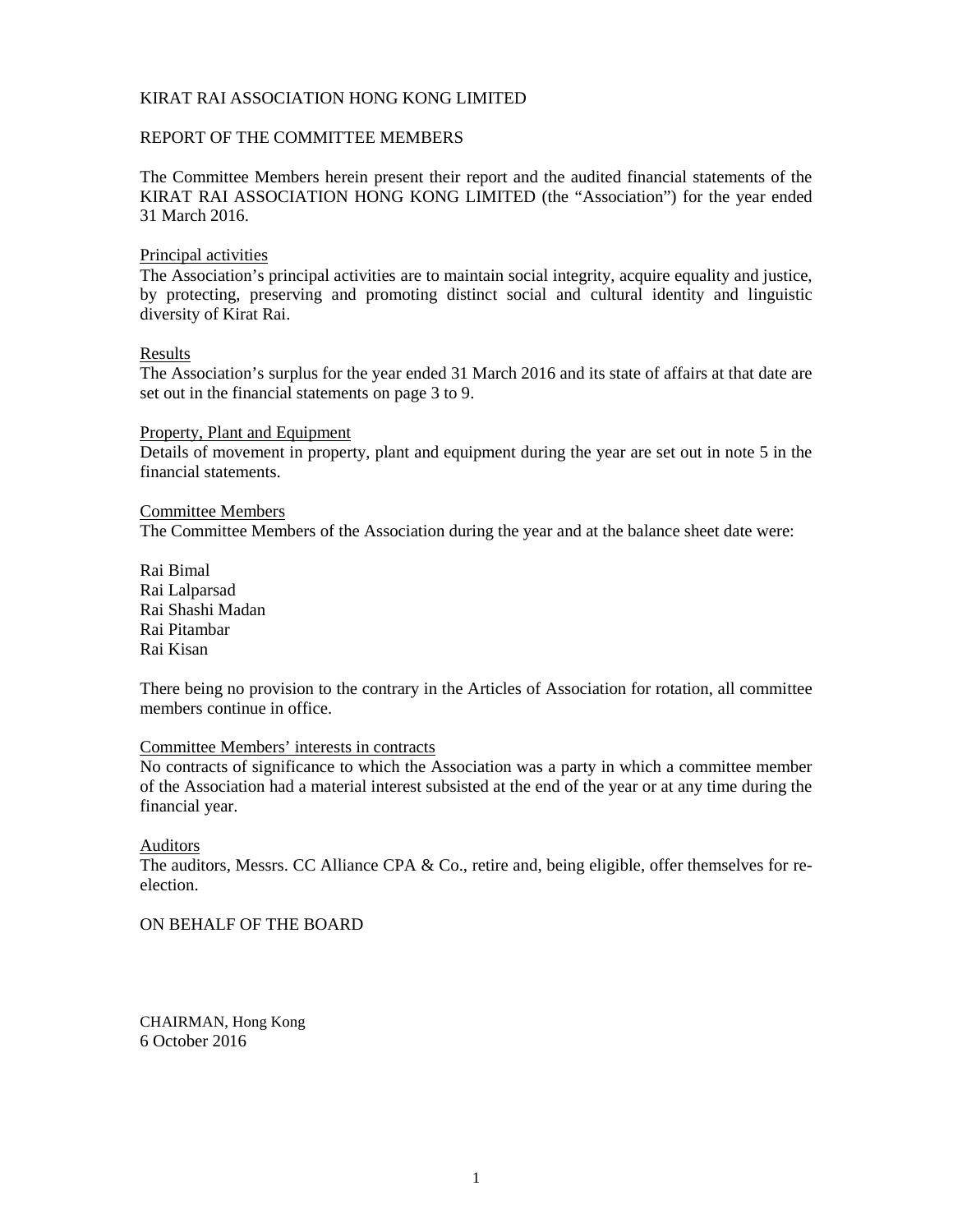### INDEPENDENT AUDITORS' REPORT

## To the members of KIRAT RAI ASSOCIATION HONG KONG LIMITED (incorporated in Hong Kong with limited by guarantee)

#### Report on the Financial Statements

We have audited the financial statements of KIRAT RAI ASSOCIATION HONG KONG LIMITED set out on pages 3 to 9 which comprise the balance sheet as at 31 March 2016, and the income and expenditure account, statement of changes in funds and cash flow statement for the year then ended, and a summary of significant accounting policies and other explanatory information.

### Committee Members' responsibility for the financial statements

The Committee Members are responsible for the preparation of financial statements that give a true and fair view in accordance with Hong Kong Financial Reporting Standards issued by the Hong Kong Institute of Certified Public Accountants and the Hong Kong Companies Ordinance, and for such internal control as the directors determine is necessary to enable the preparation of financial statements that are free from material misstatement, whether due to fraud or error.

#### Auditors' responsibility

Our responsibility is to express an opinion on these financial statements based on our audit. Our report is made solely to you, as a body, and for no other purpose. We do not assume responsibility towards or accept liability to any other person for the content of this report.

We conducted our audit in accordance with Hong Kong Standards on Auditing issued by the Hong Kong Institute of Certified Public Accountants. Those standards require that we comply with ethical requirements and plan and perform the audit to obtain reasonable assurance as to whether the financial statements are free from material misstatement.

An audit involves performing procedures to obtain audit evidence about the amounts and disclosures in the financial statements. The procedures selected depend on the auditors' judgment, including the assessment of the risks of material misstatement of the financial statements, whether due to fraud or error. In making those risk assessments, the auditors consider internal control relevant to the entity's preparation of financial statements that give a true and fair view in order to design audit procedures that are appropriate in the circumstances, but not for the purpose of expressing an opinion on the effectiveness of the entity's internal control. An audit also includes evaluating the appropriateness of accounting policies used and the reasonableness of accounting estimates made by the Committee Members, as well as evaluating the overall presentation of the financial statements.

We believe that our audit evidence we have obtained is sufficient and appropriate to provide a basis for our audit opinion.

### Opinion

In our opinion the financial statements give a true and fair view of the state of affairs of the Association as at 31 March 2016 and of its surplus and cash flows for the year then ended in accordance with Hong Kong Financial Reporting Standards and have been properly prepared in accordance with the Hong Kong Companies Ordinance.

CC Alliance CPA & Co. Certified Public Accountants 6 October 2016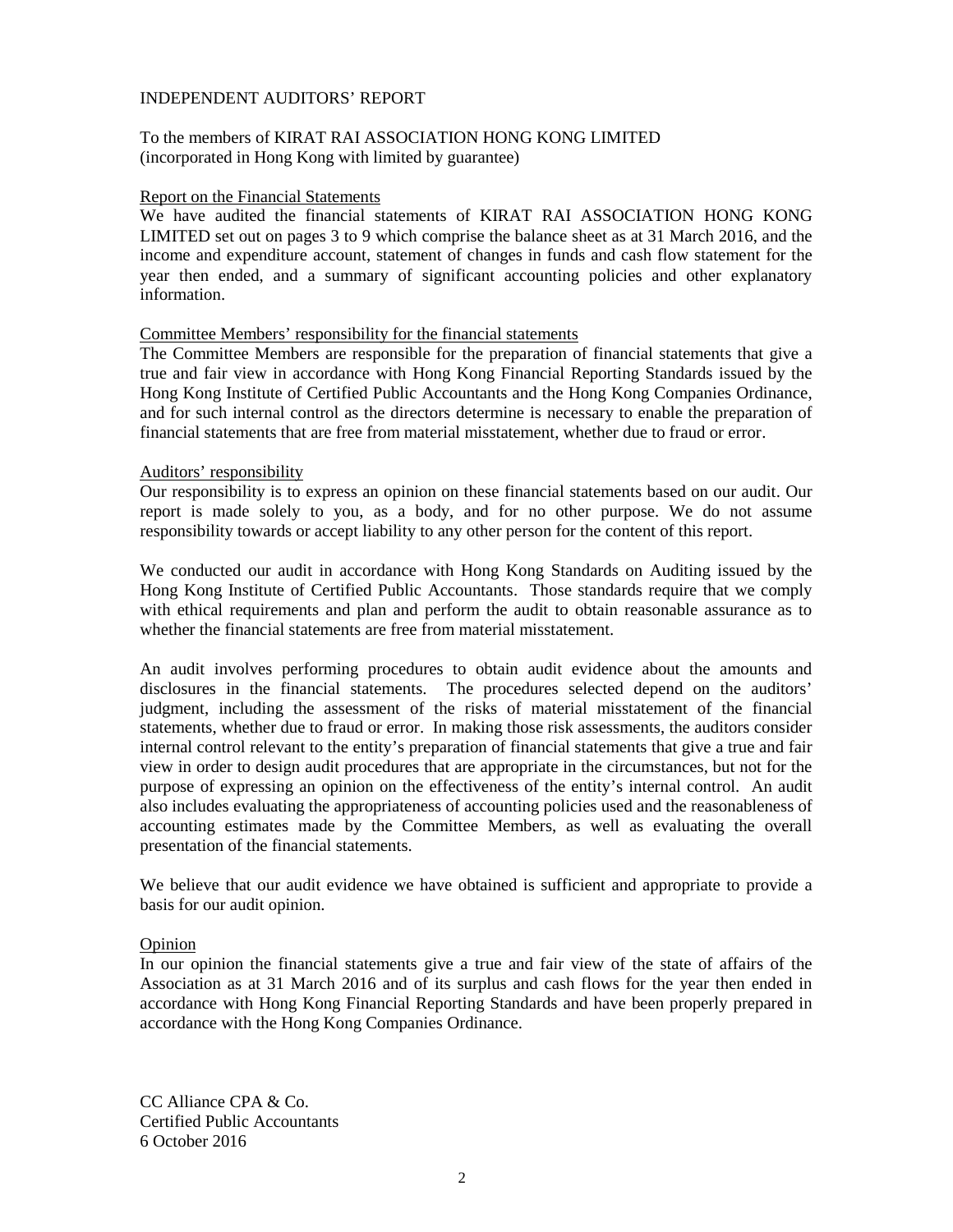# INCOME AND EXPENDITURE ACCOUNT For the year ended 31 March 2016

|                                           | <b>Notes</b> | 2016<br>HK\$ | 2015<br>HK\$ |
|-------------------------------------------|--------------|--------------|--------------|
| <b>INCOME</b>                             |              | 31,421       | 47,870       |
| <b>OTHER INCOME</b>                       |              |              |              |
| Donations for acquisition of a flat       |              | 1,568,946    | 615,188      |
| Sundry Income                             |              | 19,500       |              |
| <b>EXPENDITURE</b>                        |              |              |              |
| Accounting fees                           |              | 1,000        | 1,000        |
| Administrative expense                    |              | 105          | 105          |
| Agency fees                               |              | 25,000       |              |
| Audit fees                                |              | 5,000        | 3,000        |
| Bank service charges                      |              | 160          |              |
| Depreciation expense                      |              | 62,523       | 302          |
| Legal & consultancy fees                  |              | 123,530      |              |
| Printing & stationery                     |              | 301          | 1,672        |
| Rent, rates and management fees           |              | 60,000       | 60,000       |
| Religious, cultural and social activities |              | 19,420       | 10,400       |
| Repairs & maintenance                     |              | 75,000       | 10,000       |
| Secretarial fees                          |              | 2,000        | 2,000        |
| Sundry expenses                           |              | 390          |              |
|                                           |              | 374,429      | 105,479      |
| Surplus for the year                      | 3            | 1,245,438    | 557,579      |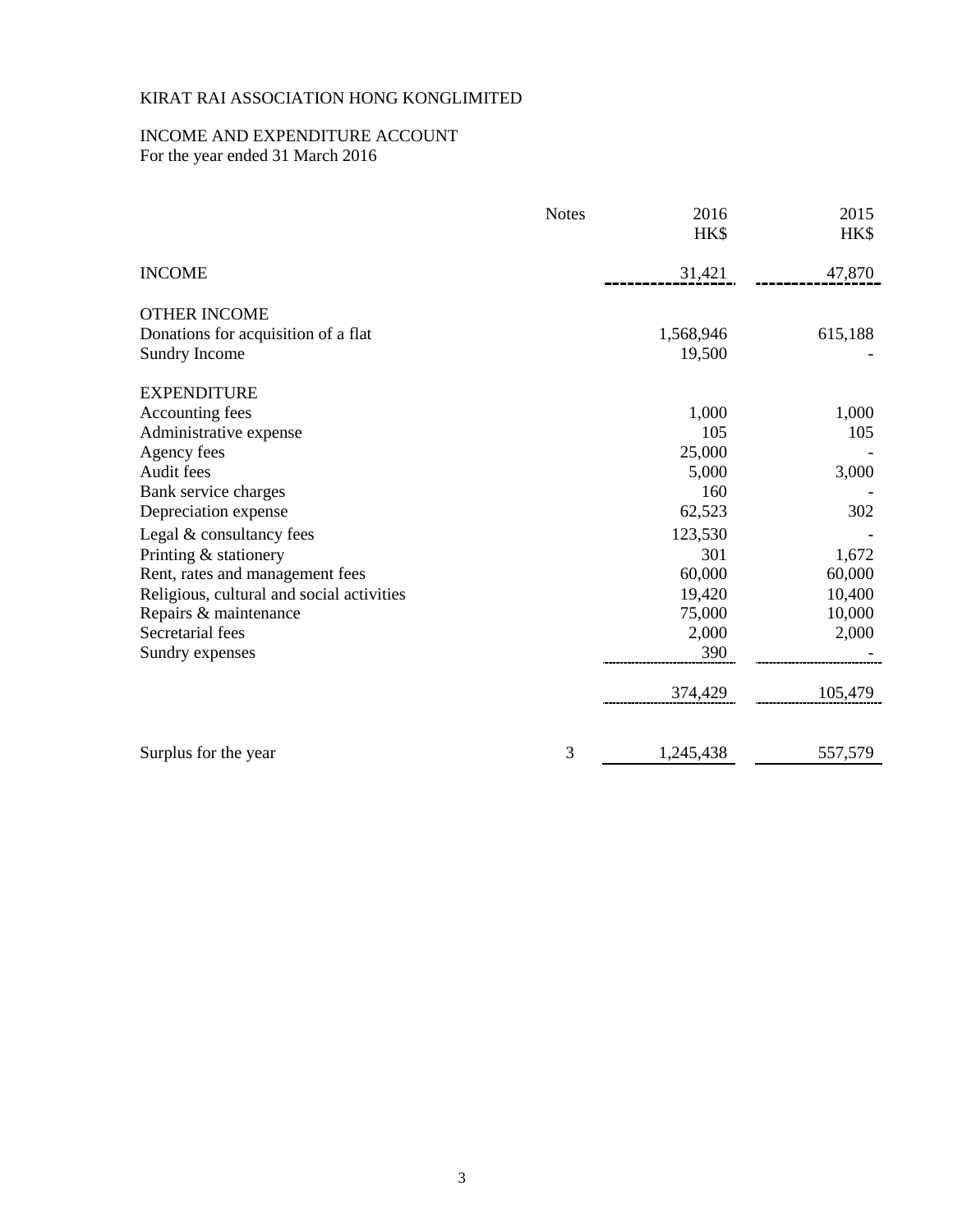## BALANCE SHEET As at 31 March 2016

|                                       |              | 2016       | 2015    |  |
|---------------------------------------|--------------|------------|---------|--|
|                                       | <b>Notes</b> | HK\$       | HK\$    |  |
| <b>NON-CURRENT ASSETS</b>             |              |            |         |  |
| Property, plant and equipment         | 5            | 2,369,659  | 2,662   |  |
| <b>CURRENT ASSETS</b>                 |              |            |         |  |
| Deposits and prepayment               |              |            | 3,600   |  |
| Cash and bank balance                 |              | 1,168      | 178,716 |  |
| Amount due from Nepal Finance Limited | 6            |            | 450,000 |  |
| <b>Sundry Debtors</b>                 |              | 17,254     | 31,664  |  |
|                                       |              | 18,422     | 663,980 |  |
| <b>CURRENT LIABILITIES</b>            |              |            |         |  |
| Accruals                              |              | 13,000     | 7,000   |  |
| Other payables                        |              | 470,001    |         |  |
|                                       |              | 483,001    | 7,000   |  |
|                                       |              |            |         |  |
| NET CURRENT ASSETS/(LIABILITIES)      |              | (464, 579) | 656,980 |  |
|                                       |              |            |         |  |
| <b>NET ASSETS</b>                     |              | 1,905,080  | 659,642 |  |
| <b>ACCUMULATED FUNDS</b>              |              | 1,905,080  | 659,642 |  |

The financial statements on pages 3 to 9 were approved and authorized for issue by the board of Committee Members on 06 October 2016.

 $\sim$  100  $\mu$ 

Committee member Committee member

\_\_\_\_\_\_\_\_\_\_\_\_\_\_\_\_\_\_\_\_\_\_\_\_\_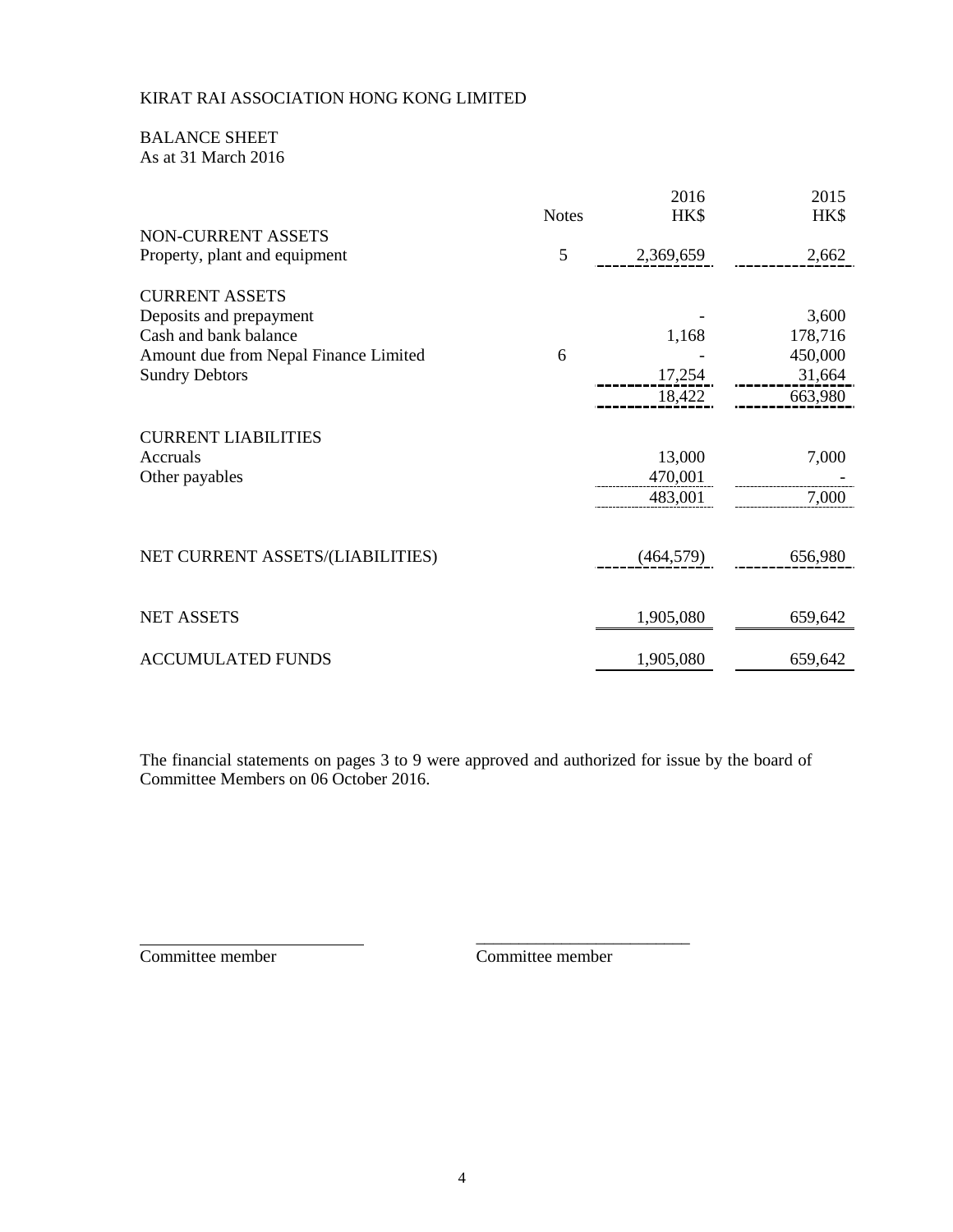# STATEMENT OF CHANGES IN FUNDS

# For the year ended 31 March 2016

| 2016<br>HK\$ | 2015<br>HK\$ |  |
|--------------|--------------|--|
| 659,642      | 102,063      |  |
| 1,245,438    | 557,579      |  |
| 1,905,080    | 659,642      |  |
|              |              |  |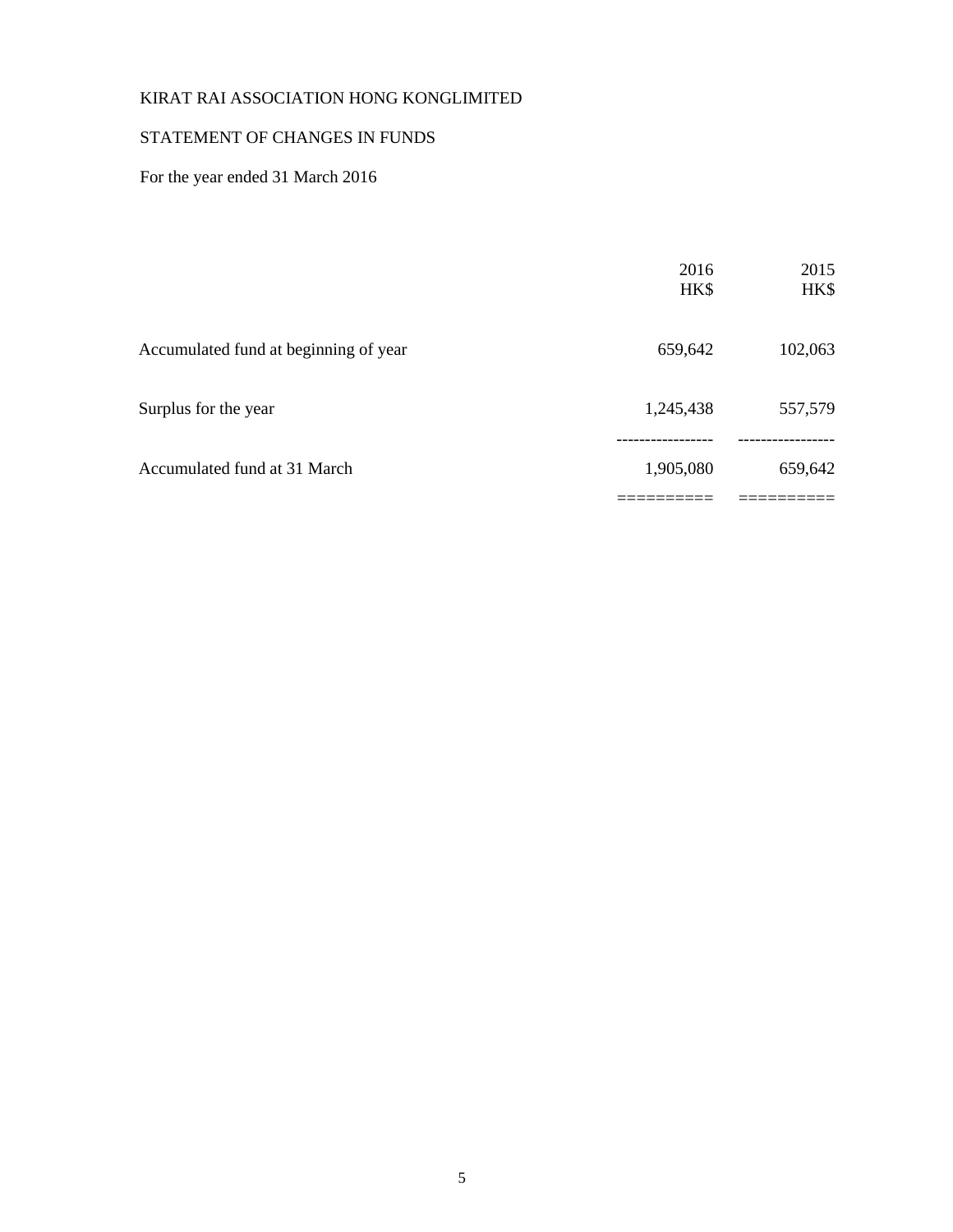# CASH FLOW STATEMENT

# For the year ended 31 March 2016

|                                                                 | 2016<br>HK\$ | 2015<br>HK\$      |
|-----------------------------------------------------------------|--------------|-------------------|
| CASH FLOWS FROM OPERATING ACTIVITIES                            |              |                   |
| Surplus for the year                                            | 1,245,438    | 557,579           |
| Adjustments for:                                                |              |                   |
| Depreciation                                                    | 62,523       | 302               |
| Operating profit before working capital changes                 |              | 1,307,961 557,881 |
|                                                                 |              |                   |
| <b>CHANGE IN WORKING CAPITAL</b>                                |              |                   |
| Decrease/(Increase) in deposits and prepayment                  | 3,600        |                   |
| Decrease/(Increase) in amount due from Nepal<br>Finance Limited | 450,000      | (450,000)         |
| Decrease/(Increase) in sundry debtors                           | 14,410       | (31,664)          |
| (Decrease)/Increase in other payables                           |              | 470,001 (13,550)  |
| (Decrease)/Increase in accruals                                 | 6,000        | 4,000             |
| CASH GENERATED FROM OPERATING ACTIVITIES                        | 2,251,972    | 66,667            |
| <b>INVESTING ACTIVITIES</b>                                     |              |                   |
| Purchase of fixed assets                                        | (2,429,520)  |                   |
| NET CASH OUTFLOW FROM INVESTING ACTIVITIES                      | (2,429,520)  |                   |
| NET INCREASE/(DECREASE) IN CASH AND CASH<br><b>EQUIVALENTS</b>  | (177,548)    | 66,667            |
| Cash and cash equivalents at beginning of year                  |              | 178,716 112,049   |
| Cash & cash equivalents at end of year                          | 1,168        | 178,716           |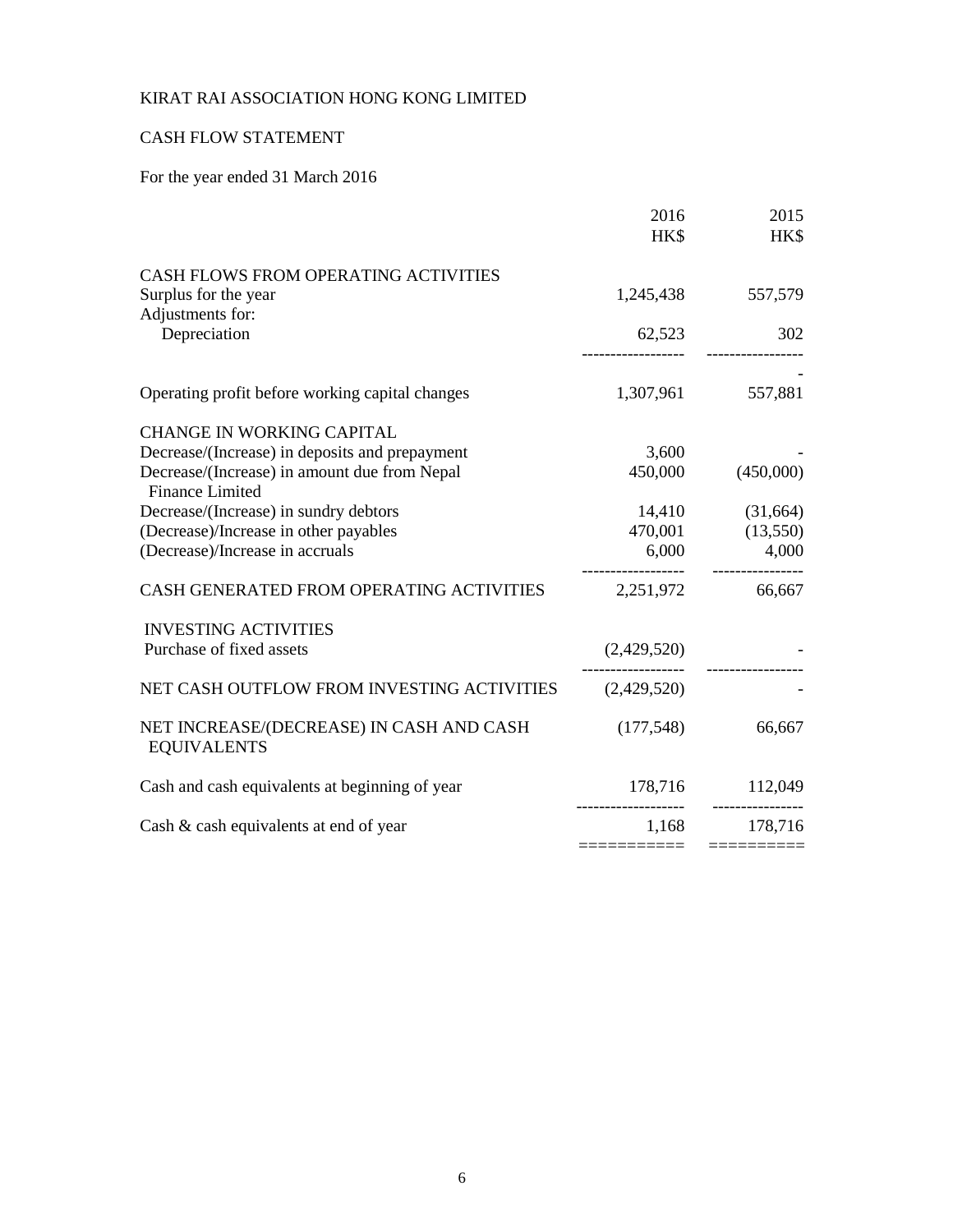## ACCOUNTING POLICIES AND EXPLANATORY NOTES TO FINANCIAL STATEMENTS

31 March 2016

## CORPORATE INFORMATION

KIRAT RAI ASSOCIATION HONG KONG LIMITED (the "Association") is a limited company incorporated in Hong Kong under the Hong Kong Companies Ordinance as a company limited by guarantee and not having a share capital. It is engaged to maintain social integrity, acquire equality and justice by protecting, preserving and promoting distinct social and cultural identity and linguistic diversity of Kirat Rai.

## 1. SIGNIFICANT ACCOUNTING POLICIES

### Basis of preparation of financial statements

These financial statements have been prepared in accordance with the Hong Kong Financial Reporting Standards (HKFRSs) (which also include Statements of Standard Accounting Practice and Interpretations) issued by the Hong Kong Institute of Certified Public Accountants ("HKICPA"), accounting principles generally accepted in Hong Kong and the Hong Kong Companies Ordinance. The financial statements have been prepared under the historical cost convention.

The preparation of financial statements in conformity with HKFRSs requires management to make judgements, estimates and assumptions that affect the application of policies and reported amounts of assets, liabilities, income and expenditure. The estimates and associated assumptions are based on historical experience and various other factors that are believed to be reasonable under the circumstances, the results of which form the basis of making the judgements about carrying values of assets and liabilities that are not readily apparent from other sources. Actual results may differ from these estimates.

The estimates and underlying assumptions are reviewed on an ongoing basis. Revisions to accounting estimates are recognized in the year in which the estimate is revised if the revision effects only that year, or in which the year of revision and future years if the revision affects both current and future years.

### Revenue recognition

Revenue is recognized on the basis of cash received and receivable from membership fee, donation and other contribution.

### Property, plant and equipment

Property, plant and equipment are stated at cost less accumulated depreciation and accumulated impairment losses. The cost of an item of property, plant and equipment comprises its purchase price and any directly attributable costs of bringing the asset to its working condition and location for its intended use. Expenditure incurred after item of property, plant and equipment have been put into operation, such as repairs and maintenance, is normally charged to the income statement in the year in which it is incurred. In situations where it can be clearly demonstrated that the expenditure has resulted in an increase in the future economic benefits expected to be obtained from the use of an item of property, plant and equipment, and where the cost of the item can be measured reliably, the expenditure is capitalized as an additional cost of that asset or as a replacement.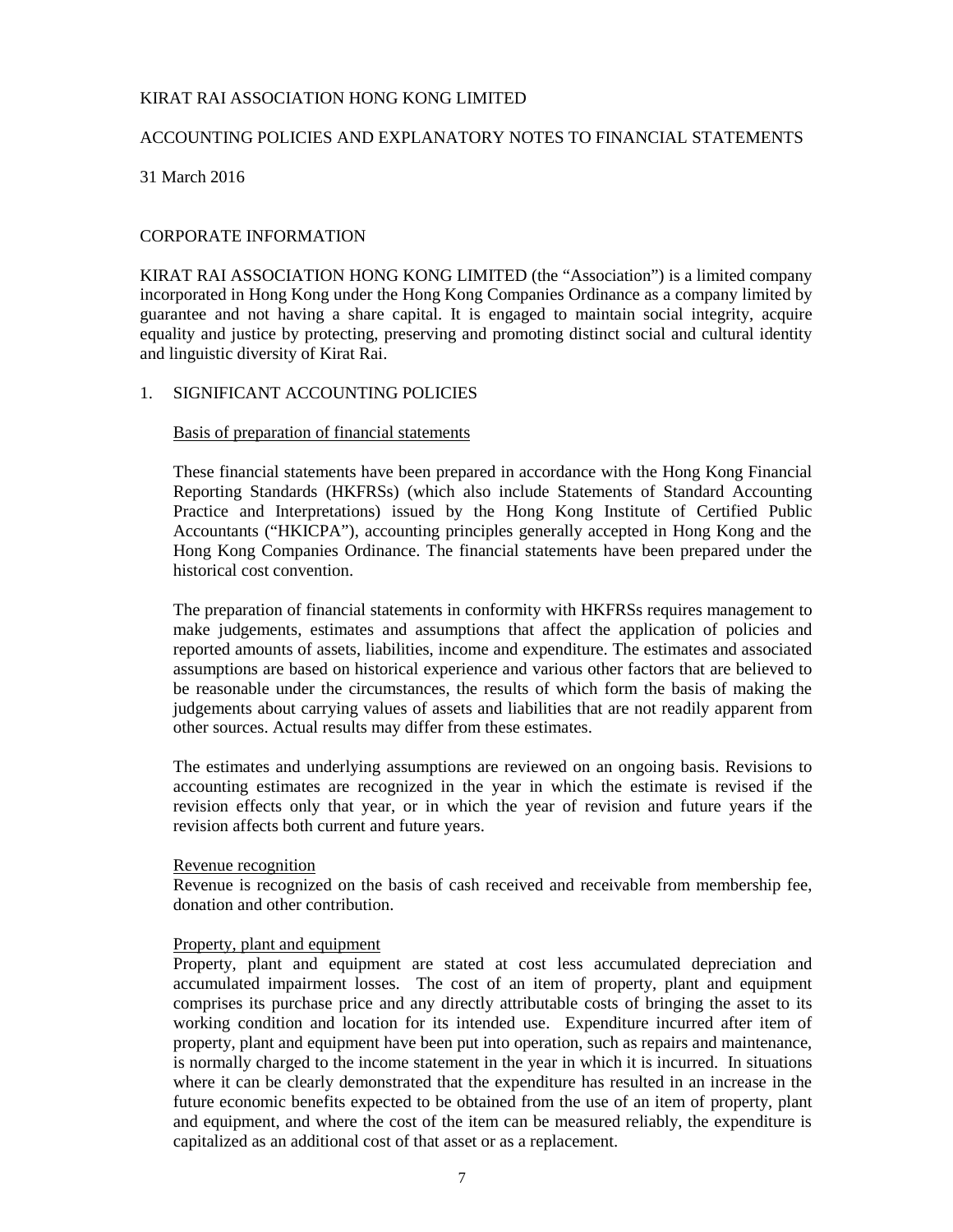## ACCOUNTING POLICIES AND EXPLANATORY NOTES TO FINANCIAL STATEMENTS

### 31 March 2016

## 1. SIGNIFICANT ACCOUNTING POLICIES-CONTINUED

#### Property, plant and equipment (continued)

Depreciation is calculated on the straight-line basis to write off the cost of each item of property, plant and equipment to its residual value over its estimated useful life. The principal annual rates used for this purpose are:

| Land $&$ building                 | Over the estimated useful lives of 50<br>years or the remaining terms of<br>leases, whichever is shorter |
|-----------------------------------|----------------------------------------------------------------------------------------------------------|
| Furniture, fixtures and equipment | 20%                                                                                                      |

### Impairment of assets

Assets that have an indefinite useful life are not subject to amortization, which are at least tested annually for impairment and are reviewed for impairment whenever events or changes in circumstances indicate that the carrying amount may not be recoverable. Assets that are subject to amortisation are reviewed for impairment whenever events or changes in circumstances indicate that the carrying amount may not be recoverable. An impairment loss is recognized for the amount by which the asset's carrying amount exceeds its recoverable amount. The recoverable amount is the higher of an asset's fair value less costs to sell and value in use. For the purposes of assessing impairment, assets are grouped at the lowest levels for which there are separately identifiable cash flows (cash-generating units).

### Operating leases

Leases where substantially all the rewards and risks of ownership of assets remain with the lessor are accounted for as operating leases. Rentals applicable to such leases are dealt with in the income and expenditure account over the terms of the lease.

### Cash and cash equivalents

Cash comprises cash on hand and at bank and demand deposits with bank. Cash equivalents are short-term, highly liquid investments that are readily convertible to known amounts of cash and which are subject to an insignificant risk of changes in value.

#### Income tax

The Association is exempted from Hong Kong profits tax under the provision of Section 88 of the Hong Kong Inland Revenue Ordinance.

### 2. LIQUIDITY RISK

Prudent liquidity risk management implies maintaining sufficient cash. To manage its liquidity risk, the Association has maintained an adequate cash position.